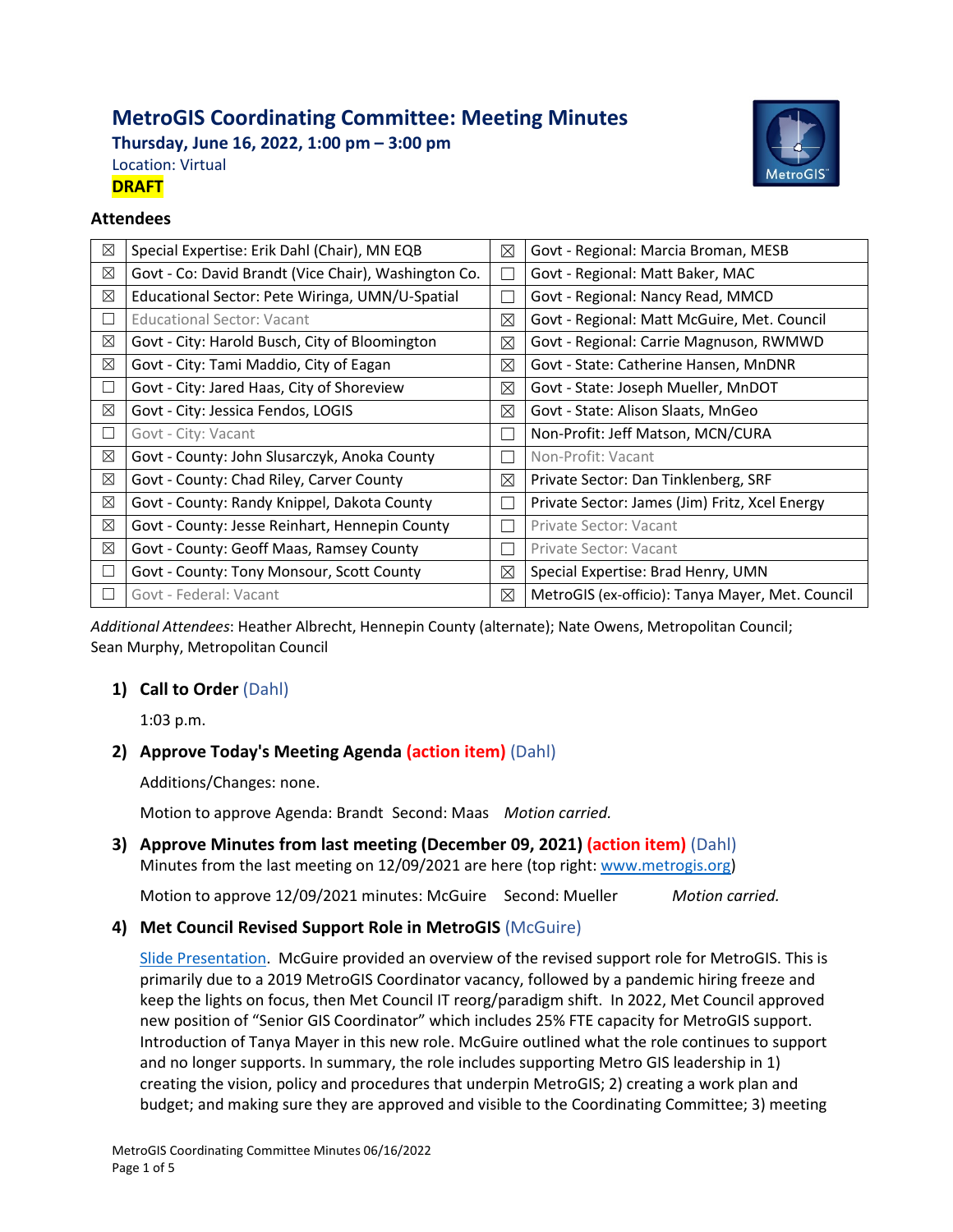coordination and minutes development, and 4) managing the content of metrogis.org, the Teams site, and any communications. The role also includes supporting projects, making sure project leaders have what they need to work within the MetroGIS construct, and managing MetroGISrelated project contracts within the Council. The role will not include things like outreach to provide support to help develop open data policies that were approved in the metro; and pushing forward or leading specific projects.

# **5) MetroGIS Leadership Planning Conversations** (Dahl, Brandt)

Overview of planning meetings and discussions the last couple months provided by Dahl and Brandt – to tee-up the CC conversation on the next phase of MetroGIS.

## **6) MetroGIS Next Phase Presentation and Discussion** (Maas)

## [Slide Presentation.](https://metrogis.org/getmedia/fde0a745-cc6c-4e8c-a0f9-79eae4b86eb0/MetroGIS_Recalibration.pdf.aspx) Presentation points:

Comments on points1) original objectives of MetroGIS have been met 2) on-going role of MetroGIS:

- Wiringa: will any of the regional datasets' transition to being maintained as state-wide datasets in the future – or a plan to do that?
- Slaats: the state could take on that role in the future, and MetroGIS does additional validation checks and provides some more documentation on parcels than the state at this time. However, there is also an interest in having regional datasets. MnGeo willing to have that conversation if MetroGIS would like to do that.
- Maas: for the near term, it will remain at the metro regional level but shared with the state.
- Broman: MESB values having MetroGIS as a collaborative for aggregation/validation. It allows the region to be much more nimble in identifying and resolving issues with the data. MetroGIS has been significantly valuable in moving MESB 911 forward. Prefers to keep the regional data processes through MetroGIS.
- Fendos: Thinks the regional and state projects go hand-in-hand and no conflict to continue to keep that structure to start at the metro region, shared with and expanded to the state.
- Knippel: Met Council is a key stakeholder and beneficiary of these regional datasets. One of the primary drivers of MetroGIS was to have better access to county data. Remember that Metro Council / County relationship can be adversarial, but MetroGIS, and GIS in general, cuts across that because we are looking at technology and how we are able to work together to achieve a common vision. Would hate to lose the Met Council support in this collaborative, or the Met Council not recognizing the value of their role in coordinating and sustaining this collaborative. Don't think the Council would want things to revert back to the way they were 10-15 years ago. We work very well together. I think in a lot of ways then we each individually and within our individual organizations can help emphasize and reinforce the value of that vision. Let's not let this fall back too far. You know, I really think that it is important that the Metro Council stays in a leadership role for this. And it is a key beneficiary, but also represents the value of regional collaborative regional data sets and things like that. This benefits other organizations, MESB, MMCD, Logis, etc. providing services across to multiple government entities in the region. We have accomplished a lot and let's not put ourselves in a position where that has the potential to slide backwards.
- Mayer: While the staff position to support MetroGIS has changed, the other support has not. The Council recognizes they are a key stakeholder and beneficiary. That includes the same budget, metrogis.org website, regional dataset validation and aggregation support, contract management for MetroGIS projects, and so on remains the same. At the same time, this is not a Met Council committee, it only has 1 leadership seat in this collaborative.

Comments on point 3) role of the Coordinating Committee: none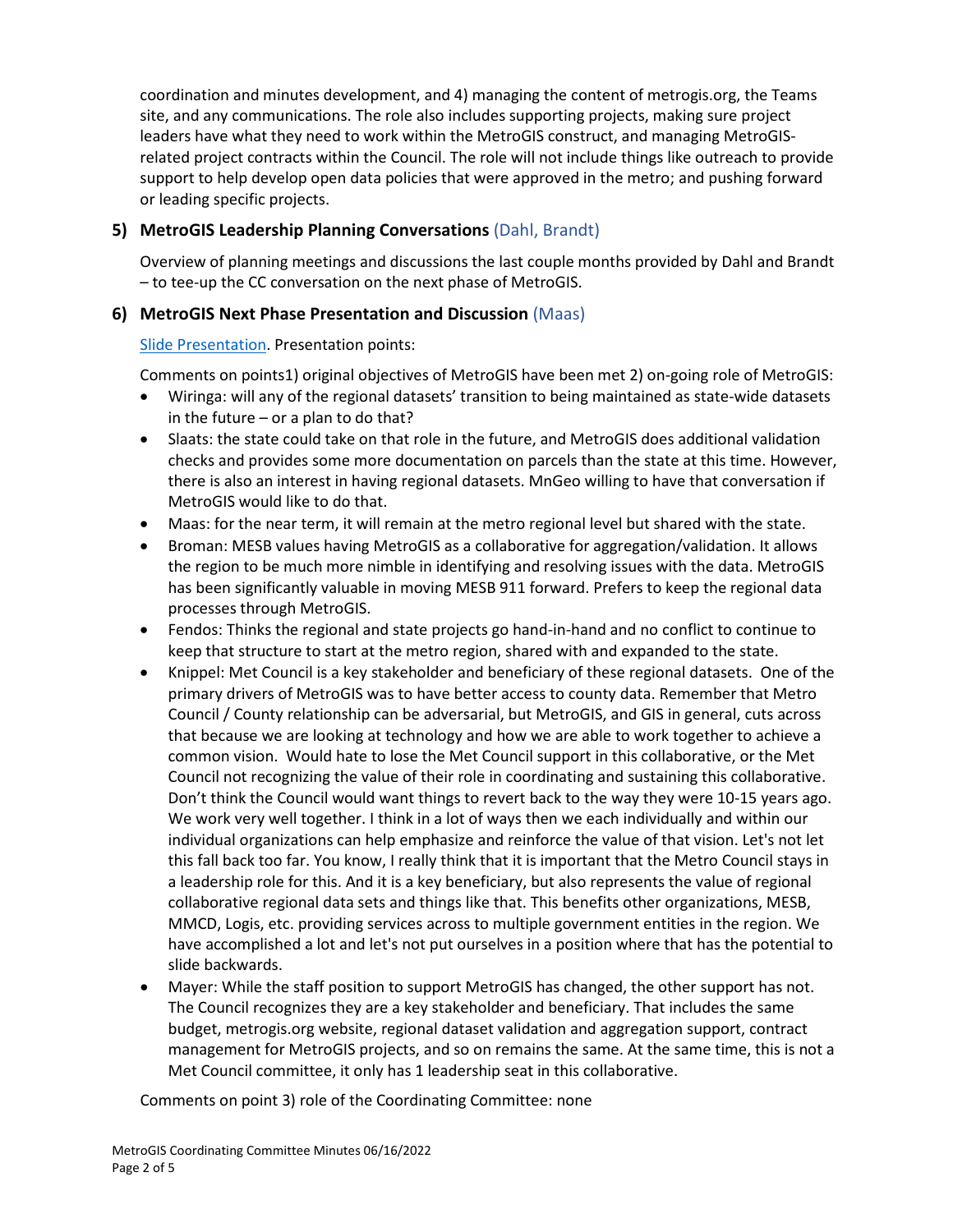Comments on point 4) rethink or dissolution of the Policy Board (PB) and maintain connection to elected leadership by periodic reporting to the MESB (10 counties) or other:

- Knippel: recently (2019 last Policy Board meeting), he was the designee for their elected official.
- Maas/Brandt: Does PB need to be officially dissolved? How? MetroGIS is not a Joint Powers Agreement or Non-profit organization. PB has not had any fiscal or policy decisions since 2013 (9 years), just updates on what the MetroGIS Collaborative is doing.
- Knippel: There is risk that County Commissioners could decide the GIS collaboration is not important and working against them with dissolving the PB. CC should think about an annual reporting tool to County Commissioners in some manner.
- Broman: I encourage some sort of annual benefit report for not only County Commissioners, but also to communicate all the benefits of the collaborative to leadership supporting MetroGIS (Met Council, Counties, others).
- Slaats: MetroGIS has been a leader in the state for Open Data. Beneficial to have the PB members discuss those benefits.
- Brandt: The intended PB membership and actual representatives at meetings differed, where staff were appointed to attend PB meetings (who were often CC members), as Commissioners are spread too thin.
- Maas: Are there other avenues of connectivity to elected officials, like GAC? GAC does not get to local elected officials, like MESB.
- Brandt: 1 thing that gets officials attention is more awards.
- Knippel: We want to avoid giving the impression of minimizing the value of this group by suggesting dissolving the PB.
- McGuire: I view this discussion as a success and the reason we are making this organizational change is because we were successful in doing what we set out to do.
- Fendos: Recommends not framing it as dissolving the PB. Instead of a report do an annual presentation of achievements.
- **ACTION:** Contact Victoria Reinhardt, past Policy Board Chair and Debbie Goettel, current Policy Board Chair, on the idea / recommendation. (Maas)

*The question: What is the relationship that this collaborative wants to have with leadership?*

Comments on point 5) Technical Advisory Team / Work Groups revisited, replaced by a Regional Dataset Work Group?:

- Brandt: likes the ad hoc work group model.
- Broman: suggests dataset specific work groups (3 groups).
- Knippel: likely that the same people will be involved for each, suggests 1 meeting for all 3 and bring in SMEs as needed, or carve out time for a specific dataset and/or problem. Organizationally can be done as 1 group.
- Maas: a lot of the same people and coordination between dataset owners anyway.
- Broman: supports that.

Comments on point 6) Ensure continued data flow with the Regional Dataset Workgroup:

• Knippel: There are a lot of people participating in this group which is the most important part of MetroGIS. The GAC represents that as well, but here as a metro collaborative. Being able to meet virtually really opens the door for a lot more people to engage too. We know each one of us represent a unique perspective on the collaboration that we engage in as well as the different data sets and different common projects that that we engage in. Having this group of people already designated as having a role representing a stakeholder community in the metro region is *very valuable*. If we had to go and scrape that together on an as needed basis because we have a question, it would be awful. We are talking about morphing this MetorGIS thing into something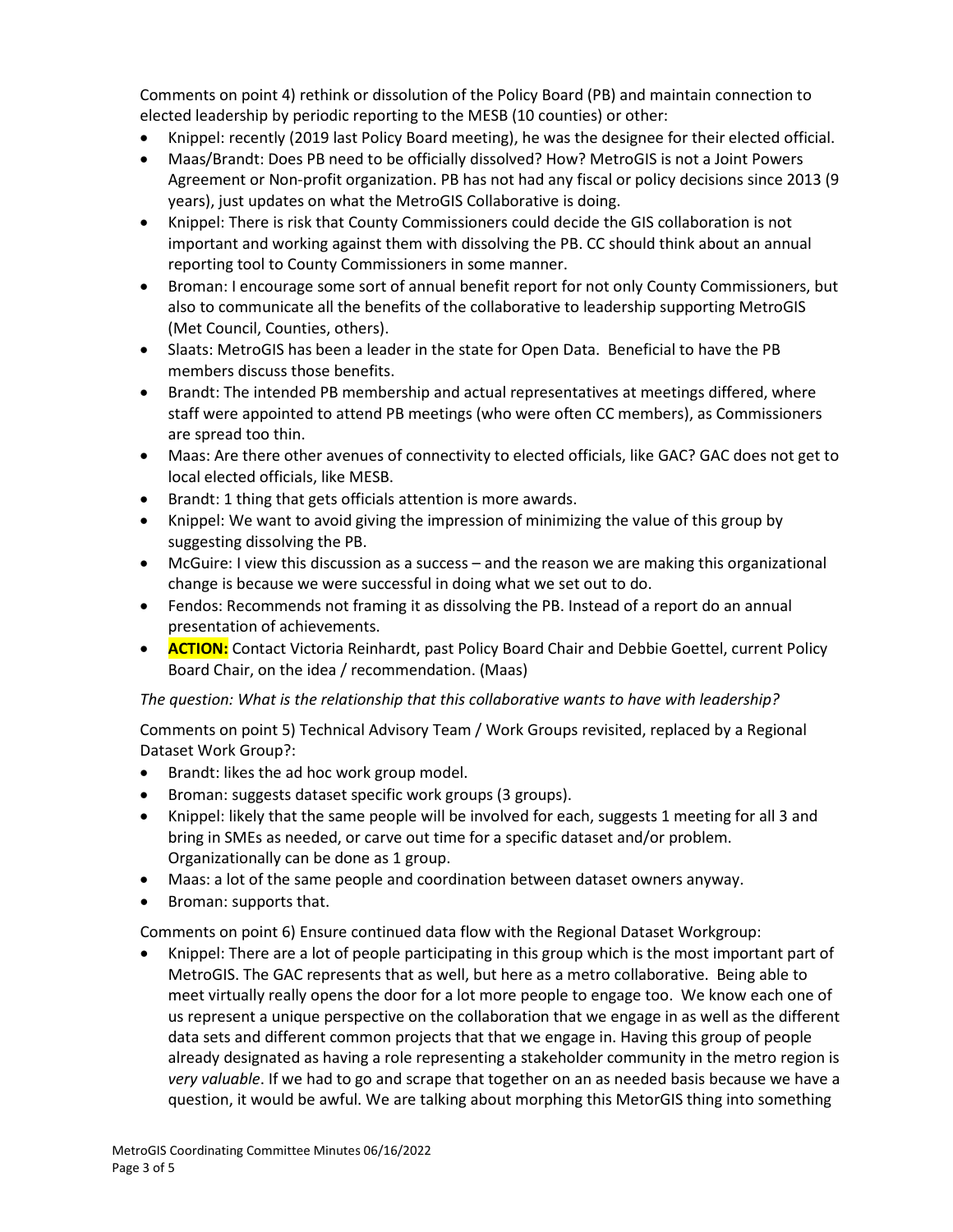different and as Matt clearly stated, this is a positive change because it is more of a maturing. I believe in the metro collaboration, and we want to make sure that that is represented. Having this group of people meeting on some kind of a frequency and giving us the opportunity to present questions to each other is very important and I don't want anybody to minimize that.

• Hansen: Perhaps some of us are quiet as we digest the proposed changes to the group. I, for one, am not sure any of the changes would be either bad or good.

## **7) [2022 Work Plan](https://www.metrogis.org/projects/work-plan-budget.aspx) Priority Items Update**

• Priority #2 – Metro Stormwater Geodata Project (MSWGP) (Maas)

Twice publicly reviewed draft standard. [MSWGP Standard](https://metrogis.org/projects/stormsewers.aspx) is available to look at.

- Priority #3 External Platform Publishing (McGuire)
	- o Apple and Google have asked to use data pushed to the Geocommons by the Met Council. They want to know what the license is. Met Council is thinking of applying the PDDL.

Discussion? None.

- $\circ$  ESRI would like to see AddressPoint Unit value field improvements before publishing. There is a lot of questionable content in that field. Should we discuss limiting the options for what goes in that field and validating it? Or should the Met Council pursue technical solutions to remove values that do not fit into ESRI's schema.
	- Reinhardt: example? McGuire: has several examples that can be shared with the Technical Regional Dataset Group.
	- Knippel: could this just go to the County Data Producers Group to handle? Counties should be able to have validation tools they each use to produce the data in the standard. Suggest just work together to create a set of validation tools they each use. **ACTION**: Add to the next 8-County Collaboration meeting agenda (Knippel)
- Priority #7 Metro Park and Trail Dataset and Data Standard (Dahl)
	- $\circ$  Alex Blenkush has formally asked to be taken out of the metadata and other project responsibilities for Metro Park and Trail Dataset and Data Standard.
		- Knippel: can we get the Met Council parks group engaged to lead this?
		- McGuire: MC Parks is working with park implementing agencies right now and working on getting a data format agreed to for the regional parks. This has a different focus beyond aggregating parks/trails but to help with funding operation/maintenance of regional parks.
		- Brandt: that was the original intent of the data standard in 2016.
		- Knippel: identify a key stakeholder or primary data owner that could lead a broader effort. After initial effort, suggest Met Council could lead the broader park and trail effort.
		- Tinklenberg: what are the 9 contributing park agencies (Counties, Minneapolis, St. Paul, 3-Rivers Park District, etc.).
		- **ACTION:** Add to the next 8-County Collaboration meeting agenda (Knippel)
- Priority #8 Increased Frequency of Parcel Data Updates (Mayer)
	- $\circ$  Met Council does not think the new two-month parcel update cadence will be sustainable without improvements to the data submission workflow. While the process itself is not terribly time consuming, the asynchronous interactions between each County data provider and the Council leads to very long lag times. Add to Data Producers